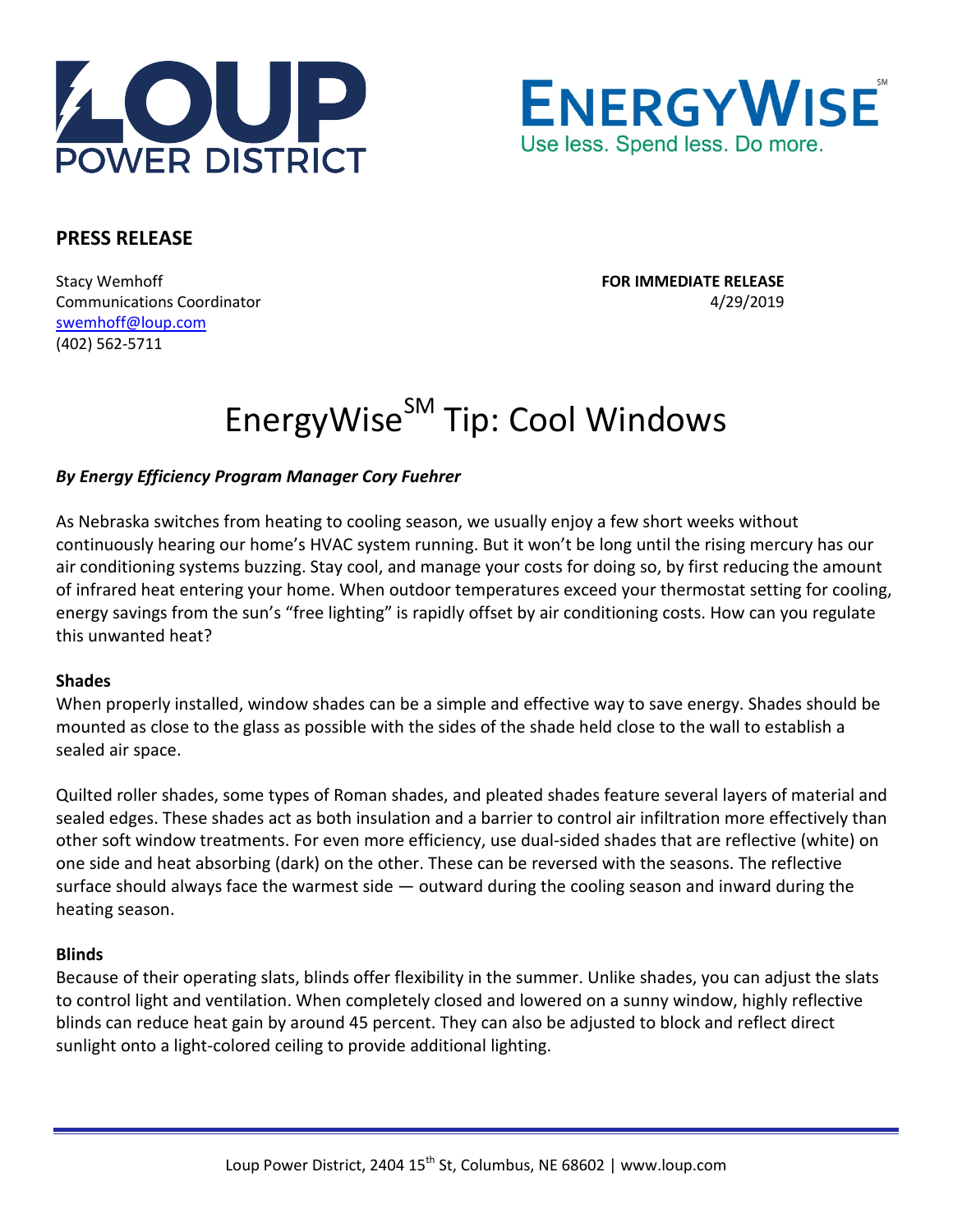# **Drapery**

A drapery's ability to reduce heat loss and gain depends on several factors, including fabric type (closed or open weave) and color. With such a wide variety of drapery available, it is difficult to generalize their energy performance.

During summer days, you should close drapery on windows receiving direct sunlight to prevent heat gain. Studies demonstrate medium-colored drapery with white, plastic backings can reduce heat gains by 33 percent. To reduce heat exchange between the glass and window treatments, drapery should be hung as close to windows as possible.

## **High-Reflectivity Films**

High-reflectivity window films help block summer heat gain. They are best used in climates with long cooling seasons because they also block winter thermal heat. Silver, mirror-like films typically are more effective as a heat gain deterrent than colored, more transparent films. Covering east- and west-facing windows can produce the greatest benefit.

Note that window films do have some disadvantages, too. They can significantly reduce the level of interior light or visible transmittance. They may also impair outside visibility. Some films require extra care when cleaning, and exterior reflections could pose a problem.

## **Mesh Window Screens**

Mesh window screens can diffuse solar radiation, reducing summertime heat gain. Screens should be mounted in an exterior frame and should cover entire windows. They are particularly effective on east- and west-facing windows.

## **Overhangs**

Properly sized and installed roof overhangs can most effectively shade south-facing windows from summer heat. If oriented properly, overhangs will allow sunlight in through the windows during winter, providing more warmth to a house.

It is easy to incorporate overhangs into a home design before or while it's under construction. Adding an overhang to an existing home, however, can be quite difficult and sometimes impossible. Window awnings, louvered patio covers, or lattice-type panels can be considered as alternatives for existing homes.

#### **Shutters**

Both interior and exterior shutters can reduce summertime heat gain in your home. Remember that interior shutters need a clear space to the side of the window when opened. They also require hardware fastened to the window jams or trim. Properly designed exterior shutters may provide the best possible window insulation system. They also offer advantages of weather protection, added security, and no use of interior space.

#### **Awnings**

With their recent rise in popularity, the U.S. Department of Energy calculates window awnings can reduce solar heat gain in the summer by up to 65 percent on south-facing windows and 77 percent on west-facing windows. Today, awnings are made from synthetic fabrics that are water-repellent and treated to resist mildew and fading. You should choose one that is opaque and tightly woven. And be aware that a lightcolored awning will reflect more sunlight than a darker awning.